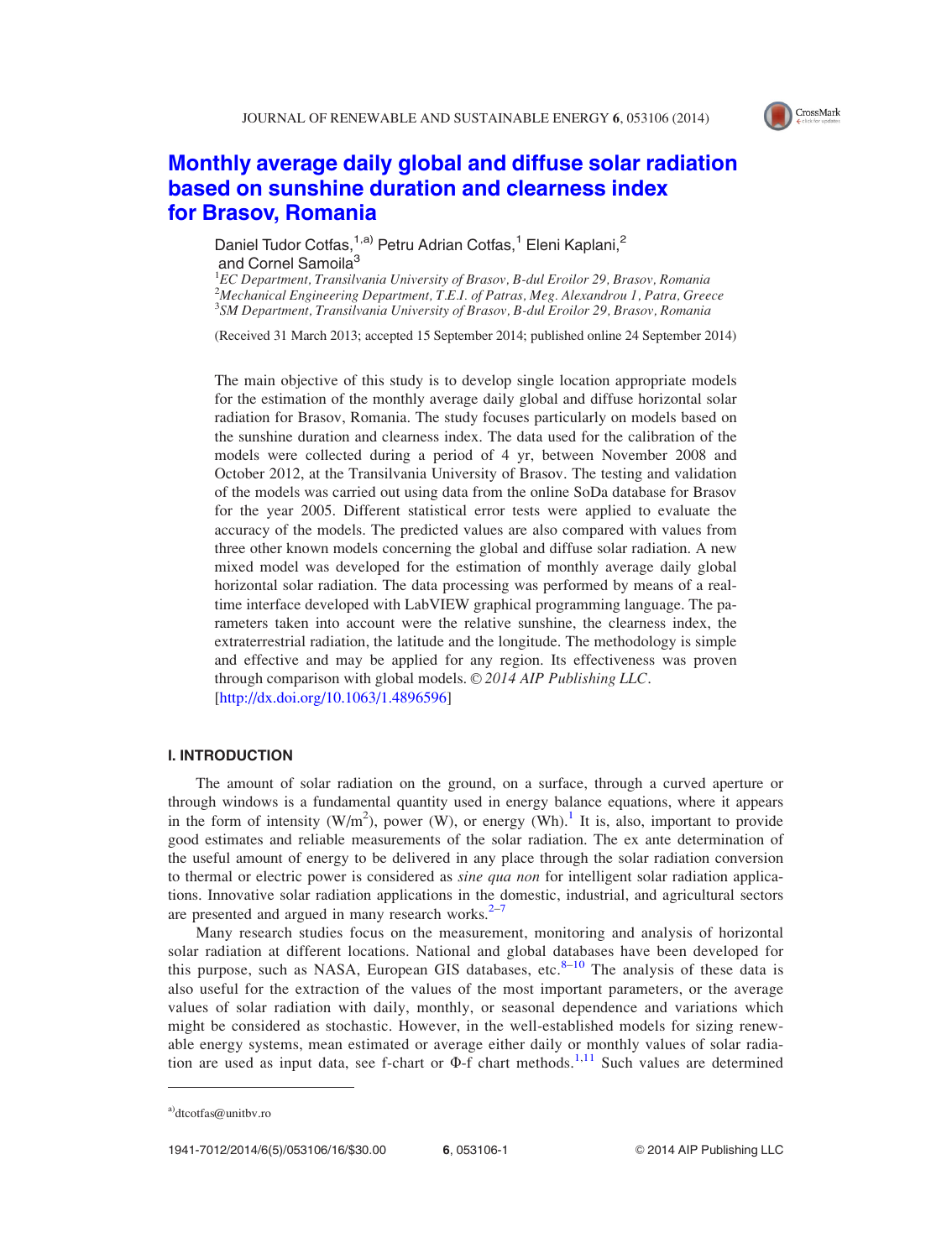either by using various models for their prediction or by data bases at national or international level.

The solar energy potential becomes a major consideration in photovoltaic (PV) systems installation, for zero energy or passive solar buildings, agricultural applications like crop drying, green house studies, solar thermal and cooling, climatology, photobiology, etc. $2,4,6,12-14$ 

The monitoring of the solar radiation is realized by meteorological stations running in various geographical places in all countries which measure mainly global solar radiation and sunshine duration. The diffuse component of the solar radiation is measured by pyranometers with a shadow ring properly attached on to their frame or with shading disc on suntracker, spectroradiometers, etc. The direct component is measured by a pyrheliometer mounted on a sun tracking system.

# II. BRIEF REVIEW OF THE MODELS

There are several models developed to predict solar radiation profiles on a daily, monthly, and hourly basis.<sup>2,12,15–20,26–36,57,58</sup> These models are empirical, theoretical, or stochastic, leading to sophisticated models using neural networks and fuzzy logic algorithms.<sup>21-25</sup> The input data for such models include quantities such as the sunshine duration, the latitude and the longitude, the declination angle, the altitude, the cloudiness, the ambient temperature, the relative humidity, the atmospheric pressure, and precipitate water vapor.<sup>2,19,20,26–29,31,35,36</sup>

The models for the monthly average daily global horizontal solar radiation can be classified in the following categories, see Table I:<sup>31</sup>

The models based on sunshine duration are the most widely studied and used in research studies. These models can be classified in four main groups:  $19,20$ 

- Linear models—based on a modified form of the Angström equation.<sup>37</sup> The empirical coefficients a and b can be obtained using first order regression analysis. Models developed in the literature include annual models, seasonal (separated into two periods October–March and April–September) and monthly models. From a geographical perspective the models can be local,  $38,39$  regional,  $20,31,40$  or general models.  $41,42$
- Polynomial models— based on 2nd or higher order equations; the models developed in the literature also include local, regional, and general models.<sup>19,20,31,41,43</sup>
- Angular models, derived from the Angström equation, have been proposed by many researchers; whereby alongside the monthly relative sunshine duration the models also use input parameters such as the latitude— $\varphi$ , the longitude— $\lambda$ , and the altitude—Z of the site.<sup>19,20,31,44,45</sup> In this group of models the linear fitting parameter a is determined as a function of  $\varphi$ ,  $\lambda$ , Z.<sup>19,31</sup>
- Other models—this group comprises the models which cannot be included in the previous categories; these models use other mathematical approximation such as exponential, logarithmic, and power form based equations.<sup>19,46–50</sup>

TABLE I. Model classification.

| Type of solar radiation              | Model type                                                                  | Considered parameters of the model                                                                                                                                           |  |  |  |  |
|--------------------------------------|-----------------------------------------------------------------------------|------------------------------------------------------------------------------------------------------------------------------------------------------------------------------|--|--|--|--|
| Global horizontal<br>solar radiation | Linear or first order                                                       | Sunshine duration, relative humidity, precipitated water vapor,<br>cloud factor, and atmospheric pressure                                                                    |  |  |  |  |
|                                      | Polynomial                                                                  | Sunshine duration and cloud factor                                                                                                                                           |  |  |  |  |
|                                      | Angular                                                                     | Altitude, latitude, longitude, declination angle, and elevation                                                                                                              |  |  |  |  |
|                                      | Other relationships:<br>logarithmical, exponential,<br>power forms or other | Sunshine duration, relative humidity, precipitated water vapor,<br>daily maximum air temperatures, daily minimum air<br>temperatures, cloud factor, and atmospheric pressure |  |  |  |  |
| Diffuse horizontal                   | Polynomial                                                                  | sunshine duration                                                                                                                                                            |  |  |  |  |
| solar radiation                      | Polynomial                                                                  | clearness index                                                                                                                                                              |  |  |  |  |
|                                      | Linear                                                                      | sunshine duration, clearness index, ambient temperature,<br>and relative humidity                                                                                            |  |  |  |  |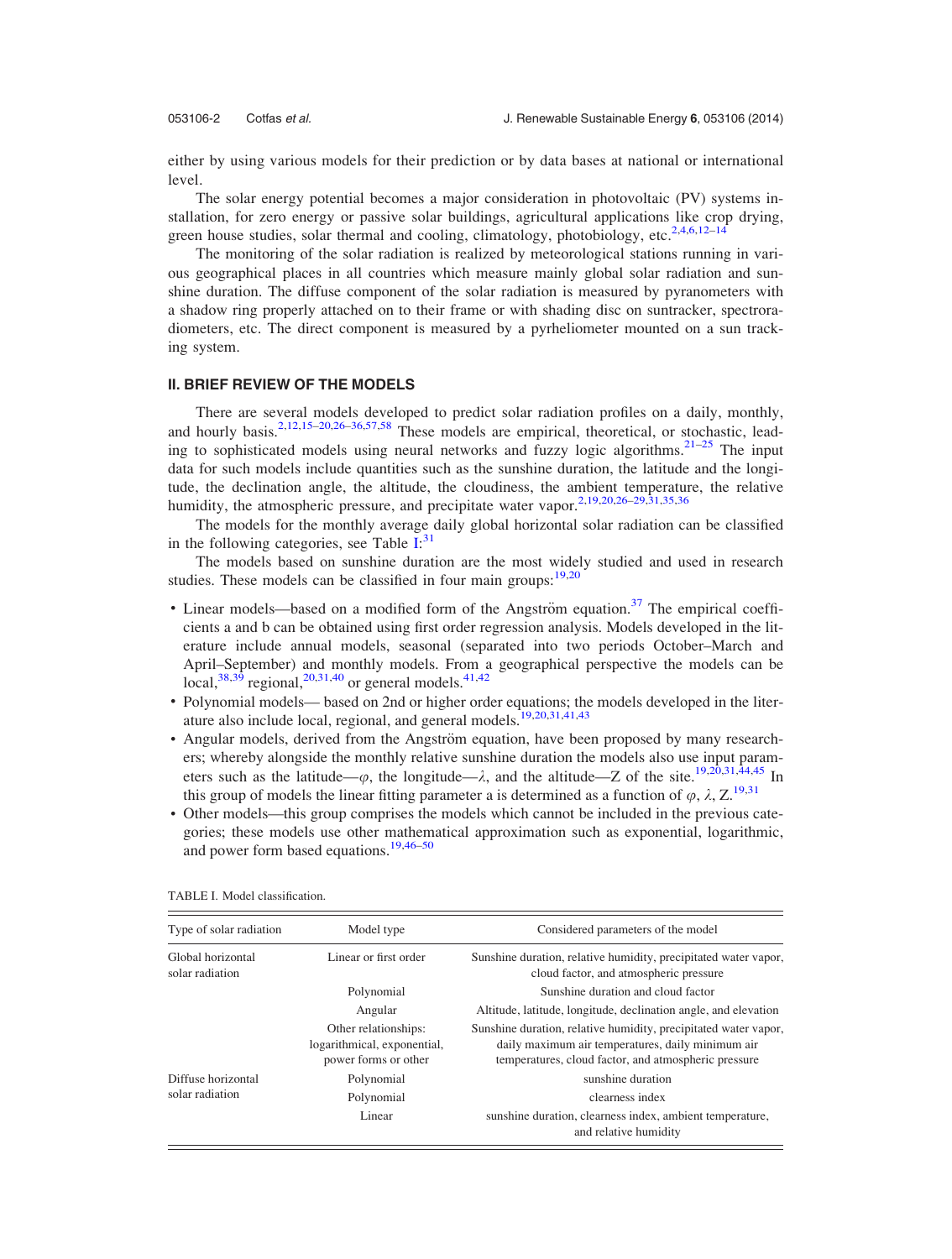The empirical models used to determine the monthly average daily diffuse horizontal radiation can be classified according to the function used for the input parameters.<sup>16,19,32,34,51</sup>

- The models can thus be grouped into the following three classes:
- Models based on the clearness index—they can be a linear or other function of the monthly average daily clearness index.<sup>16,19,32,34,51,52</sup>
- Models based on the sunshine duration—they can be a linear function or other function of the monthly average daily sunshine.<sup>16,19,32,34</sup>
- Mixed models based on the mentioned two parameters or on additional parameters such as the ambient temperature, the relative humidity and the monthly average solar altitude at solar noon.16,32,34,53

Empirical models that have been proposed in the literature include local models, such as the model developed by El-Sebaii et al. for the city of Jeddah, Saudi Arabia<sup>51</sup> or by Li et al. for the Guangzhou, China,<sup>16</sup> regional models, such as the models developed by Ulgen and Hepbasli for three major Turkish cities<sup>54</sup> or by Haydar *et al.* for Central Anatolia region of Turkey,<sup>55</sup> and, finally, general models such as the models developed by Bortolini *et al.* for the European (EU) geographical area. $32$ 

# III. METHODOLOGY

The main objective of this work is to determine the models which provide the best estimates of the monthly average daily global horizontal solar radiation, as well as the monthly average daily diffuse horizontal solar radiation for Brasov, Romania. In order to identify the best models, seven selected models for the estimation of the monthly average daily global horizontal solar radiation, and five models for the monthly average daily diffuse horizontal solar radiation are studied. The selected models are chosen because they are the most widely used by researchers in order to estimate the monthly average daily global and diffuse horizontal solar radiation and they give very good results for different locations.<sup>2,19,28,31,32</sup> They are briefly presented below.

## A. Models used for the monthly average daily global horizontal radiation

The first model applied is the linear one, proposed by Page, using the modified Angströmtype equation. It is the most widely used method because of its simplicity and the fact that many meteorological stations measure the sunshine duration.

The Angström equation modified by Page is given in the following equation:  $37,41$ 

$$
\frac{H}{H_o} = a + b\frac{n}{N},\tag{1}
$$

where H represents the monthly average daily global radiation, n is the monthly average daily hours of bright sunshine (h),  $H_0$  represents the monthly average daily extraterrestrial radiation, N is the monthly average day length (h), and a, b are coefficients that have to be empirically determined for the respective area. N is given in the following equation: $<sup>1</sup>$ </sup>

$$
N = 2\omega_s/15,\tag{2}
$$

where the sunset hour angle  $\omega_s$  is given in the following equation:<sup>1</sup>

$$
\omega_s = \cos^{-1}(-\tan\varphi\tan\delta),\tag{3}
$$

where  $\varphi$  represents the latitude and  $\delta$  represents the declination.

The monthly average daily extraterrestrial radiation  $H_0$  is given in the following equation:<sup>1</sup>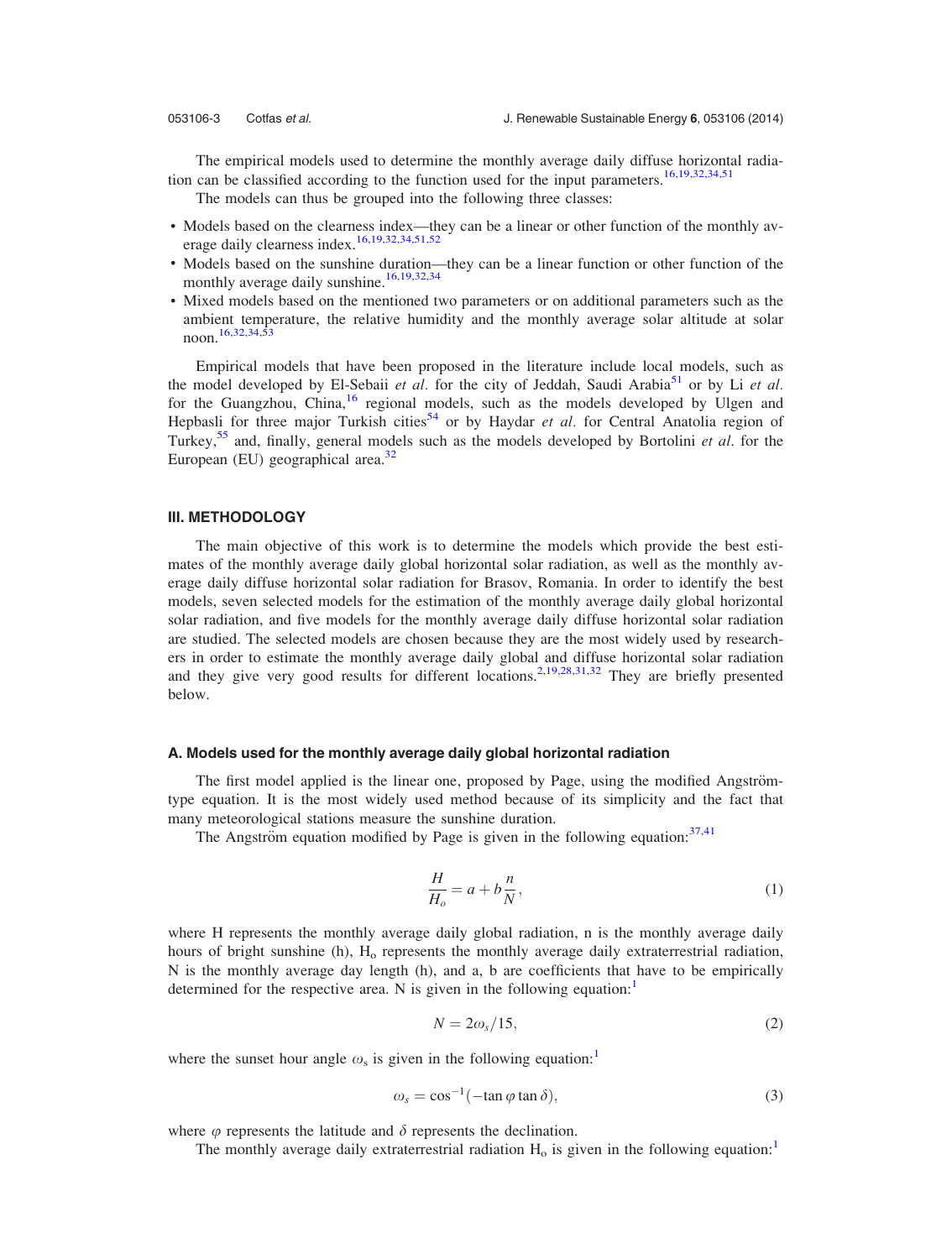$$
H_o = (0.024/\pi)I_{sc}[1 + 0.033\cos(360DN/365)]
$$
  
× [cos  $\varphi$  cos  $\delta$  sin  $\omega_s$  + (2 $\pi\omega_s$ /360) sin  $\varphi$  sin  $\delta$ ], (4)

where  $I_{\rm sc}$  represents the solar constant with a value of 1366.1 W/m<sup>2</sup>,<sup>56</sup> and DN is the day number in the year  $(1-365)$ .

In the linear model of Eq.  $(1)$ , the coefficients a and b are determined by first order regression analysis of measured data.

From the polynomial group of models, three models are used: second order polynomial proposed by Ogelman et al., given by Eq. (5); third order proposed by Zabara, given by Eq. (6); and fifth order proposed by Bakirci, given by Eq.  $(7)$ ,  $^{19,20,31,43,63,64}$ 

$$
\frac{H}{H_o} = a + b\frac{n}{N} + c\left(\frac{n}{N}\right)^2,\tag{5}
$$

$$
\frac{H}{H_o} = a + b\frac{n}{N} + c\left(\frac{n}{N}\right)^2 + d\left(\frac{n}{N}\right)^3,\tag{6}
$$

$$
\frac{H}{H_o} = a + b\frac{n}{N} + c\left(\frac{n}{N}\right)^2 + d\left(\frac{n}{N}\right)^3 + e\left(\frac{n}{N}\right)^4 + f\left(\frac{n}{N}\right)^5,\tag{7}
$$

where c, d, e, and f are the regressions coefficients that have to be empirically determined.

The logarithmic model is the fifth one selected. Newland<sup>46</sup> and Bakirci<sup>48</sup> developed such models for the Coastal Region of South China and Turkey. The logarithmic model is given in the following equation:

$$
\frac{H}{H_o} = a + b\frac{n}{N} + c\ln\left(\frac{n}{N}\right).
$$
\n(8)

The sixth model chosen is the exponential model developed by Almorox and Hontoria, given in the following equation: $47$ 

$$
\frac{H}{H_o} = a \exp\left(b \frac{n}{N}\right).
$$
\n(9)

Kaplanis and Kaplani have proposed a cosine model, given by Eq.  $(10)$ ,<sup>57</sup> for the prediction of H as a function of the day number in the year,  $57,58$ 

$$
H = a + b \cos\left(\frac{2\pi}{365}DN + c\right).
$$
 (10)

## B. Models used for the monthly average daily diffuse horizontal radiation

The empirical models used to determine the monthly average daily diffuse horizontal radiation can be classified according to the mathematical function used for the estimation.<sup>16,19,51</sup>

The first empirical model used for comparison was that of Gopinathan $53$  where diffuse horizontal radiation is calculated as function of the clearness index using the following equation:

$$
\frac{H_d}{H} = K_D = f(K_T),\tag{11}
$$

where  $H_d$  represents the monthly average daily diffuse horizontal radiation, and the function  $f(K_T)$  can be a linear function of the monthly average daily clearness index when it varies between 0.3 and 0.7 or a third order polynomial function.<sup>31,54,55</sup> These correspond to the first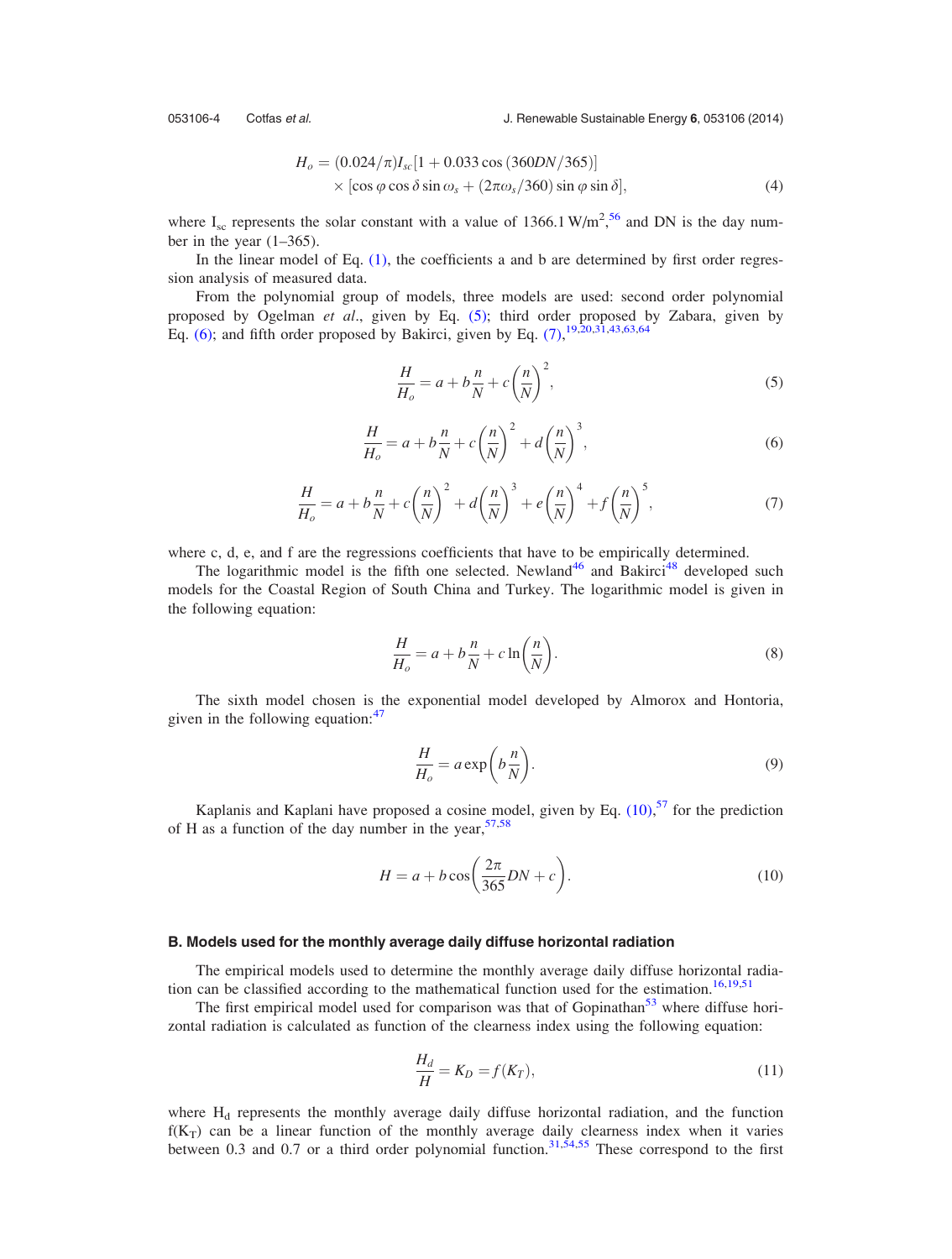and second models applied, respectively.  $K<sub>T</sub>$  is the clearness index, calculated by the following equation:<sup>4</sup>

$$
K_T = \frac{H}{H_o}.\tag{12}
$$

The third and fourth empirical models used for the monthly average daily diffuse horizontal radiation in this work take into consideration the sunshine duration, based on the Ibrahim models.<sup>65</sup> The models is given in the following equation:

$$
\frac{H_d}{H} = g\left(\frac{n}{N}\right),\tag{13}
$$

where the function  $g(n/N)$  can be a linear function, or a second order polynomial function.

The last one is a polynomial approximation developed by Gopinathan<sup>53</sup> given in the following equation:

$$
\frac{H_d}{H} = a + bK_T + c\frac{n}{N}.\tag{14}
$$

## C. Data collection and LabVIEW application

Brasov is a city positioned in the central area of Romania. Its geographical coordinates are North latitude  $45^{\circ}39'20$ ", East longitude  $25^{\circ}36'38$ ", and  $568$  m altitude above sea level.

The data used as inputs for the models are measured by a meteorological station, mounted on the roof of the university building. The pyranometer provides the values of the horizontal global solar radiation, as well as the diffuse horizontal radiation. The data are collected for a period of 4 yr, November 2008–October 2012, at 5 min interval.

A complex program was developed in the LabVIEW graphical programming language for the data processing. The data obtained with the pyranometer are saved in "cvs" format and the program permits data conversion and calculation of the monthly average daily extraterrestrial solar radiation, of the monthly average daily global horizontal solar radiation using the selected day or the average for an entire month and the monthly average daily diffuse horizontal solar radiation.

# D. Data filtering procedure

Data correction procedures are given, presented and explained in Table II.

| Step           | Data filtering                                                        | Description                                                                                                                                                                                                                                                                                  |
|----------------|-----------------------------------------------------------------------|----------------------------------------------------------------------------------------------------------------------------------------------------------------------------------------------------------------------------------------------------------------------------------------------|
| 1              | Available data                                                        | Days without 24 h data availability are not considered in the analysis.                                                                                                                                                                                                                      |
| $\overline{2}$ | Incidence angle                                                       | Data with solar altitude less than $7^{\circ}$ is not considered in the analysis. <sup>60</sup>                                                                                                                                                                                              |
| 3              | Global radiation values                                               | Only the data with values in the range<br>$0.03H_0 \leq H \leq H_0$ (15)<br>is considered. $61$                                                                                                                                                                                              |
| $\overline{4}$ | Available data in function of<br>clearness index and diffuse fraction | Only the data with values in the range<br>$0 < K_T < 1$ , $0 < K_D < 1$ (16)<br>is considered                                                                                                                                                                                                |
| 5              | Diffuse radiation values                                              | The data considered are comprised within the<br>envelope delimitated by the two curves obtained by interpolation,<br>given in the following equation,<br>see Figure 1: $\begin{cases} K_{D,low} = 1.128 - 1.928K_T + 0.691K_T^2 \\ K_{D,up} = 1.162 - 0.158K_T - 1.29K_T^2 \end{cases}$ (17) |

TABLE II. The procedures of filtering and preprocessing data.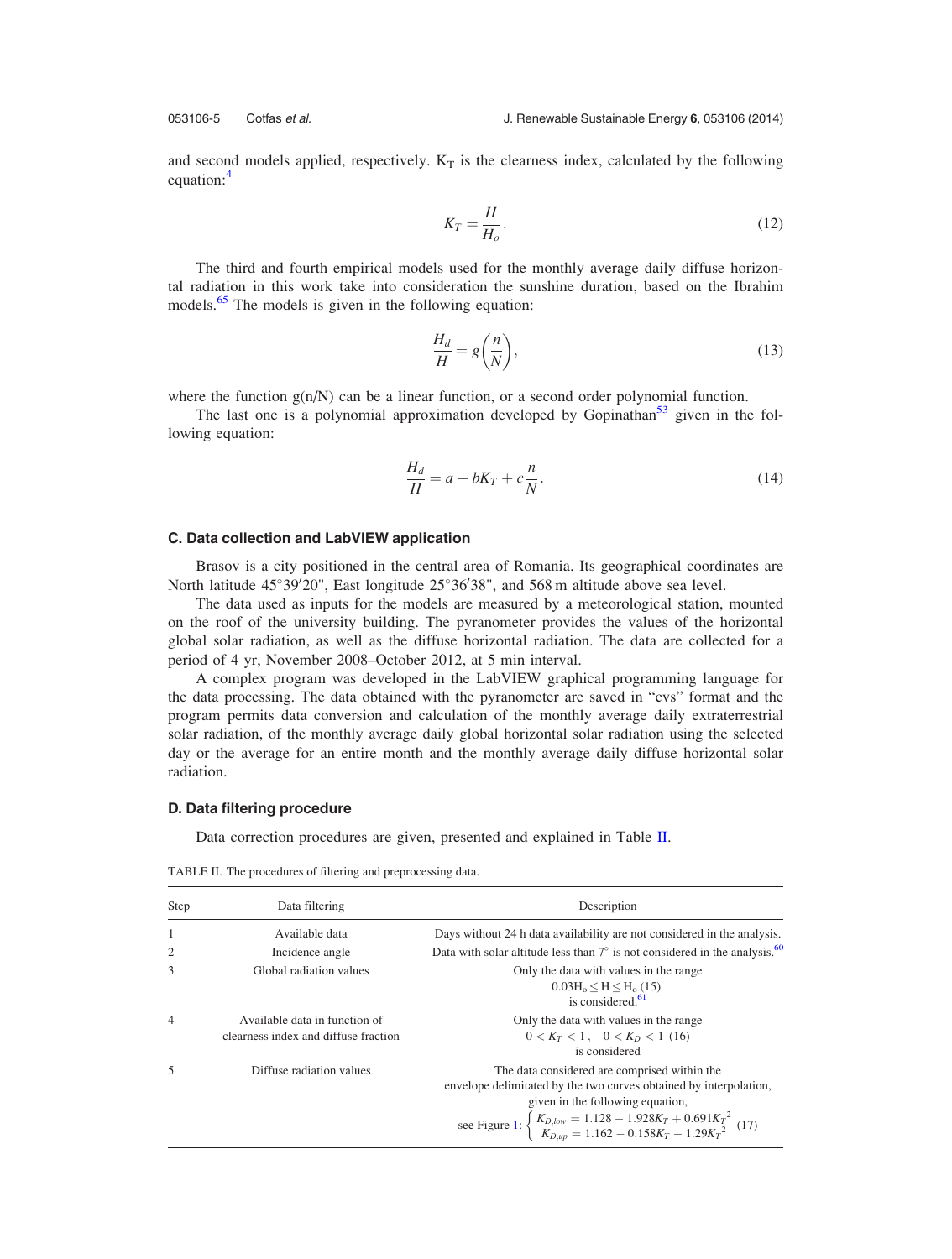

FIG. 1. The scatter envelope.

The concept used in step 5 of Table II to filter the data for the diffuse radiation values is introduced by Claywell et  $al$ <sup>60</sup> and adopted by Bortolini et  $al$ <sup>32</sup>

# E. Statistical tests

Various statistical error tests were used to evaluate the models. The first statistical error test is the mean absolute error (MAE) given in the following equation:

$$
MAE = \frac{\sum_{i=1}^{n} |x_{ic} - x_{im}|}{n},
$$
\n(18)

where  $x_{ic}$  represents the calculated values,  $x_{im}$  is the measured values, and n is the total number of measurements. The value for MAE must be very small, a value close to zero is desirable.

Whereas MAE offers information on the long-term performance, the root mean square error (RMSE) test, given in Eq. (19), gives the information on the short-term performance. In order to get accurate estimated values, the RMSE value must be as small as possible,

RMSE = 
$$
\sqrt{\frac{\sum_{i=1}^{n} (x_{ic} - x_{im})^2}{n}}.
$$
 (19)

If the MBE and RMSE are considered separately the assessment of the best model might be false. The t-statistics is a method to avoid a wrong model selection and is given in the following equation: $59$ 

$$
t = \sqrt{\frac{(n-1)MBE^2}{RMSE^2 - MBE^2}},
$$
\n(20)

where the mean bias error MBE is given in the following equation: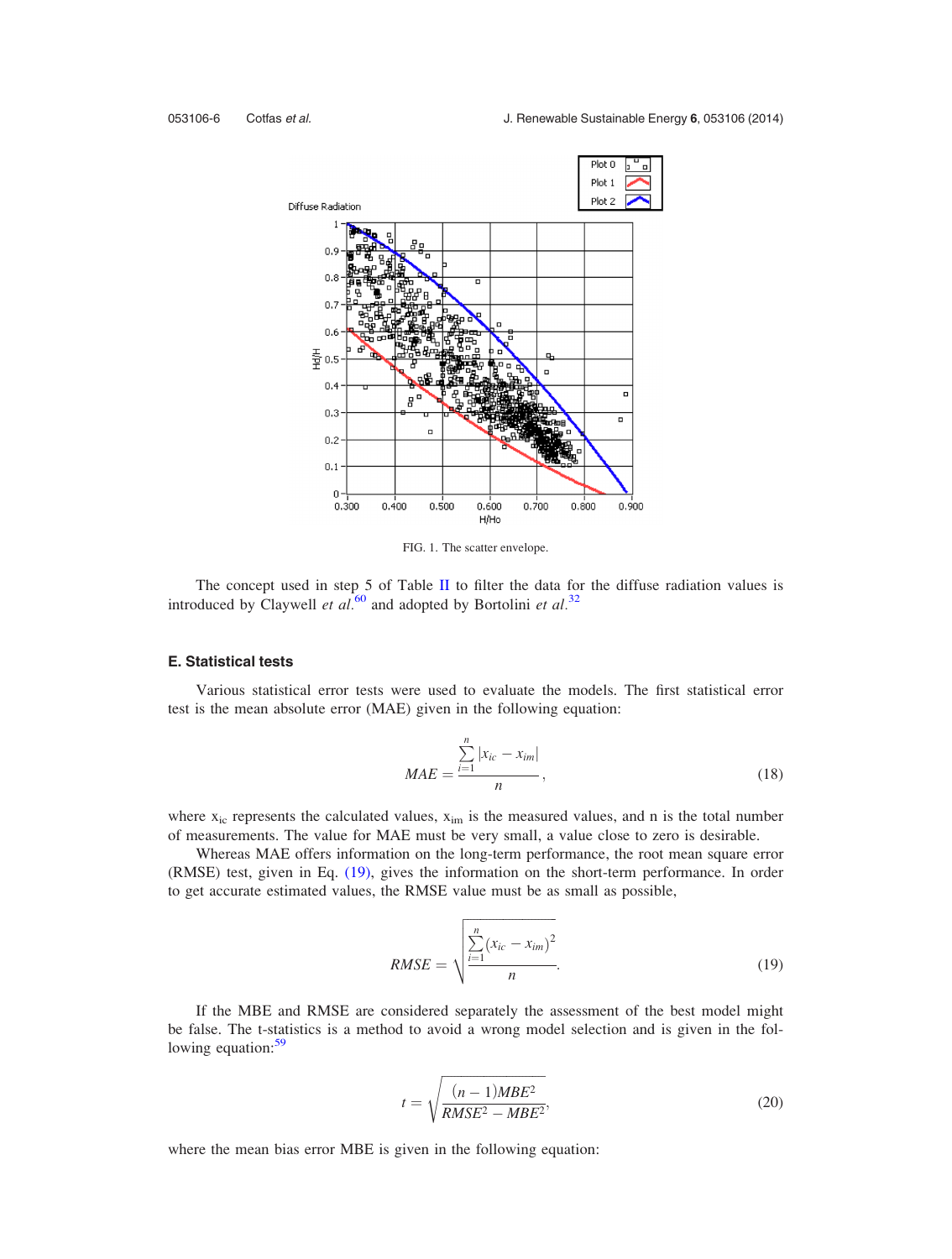053106-7 Cotfas et al.  $\Box$  J. Renewable Sustainable Energy 6, 053106 (2014)

$$
MBE = \frac{\sum_{i=1}^{n} (x_{ic} - x_{im})}{n}.
$$
 (21)

The coefficient of determination  $\mathbb{R}^2$ , given by Eq. (22), is a measure of how well the curve fits the data and it value is between 0 and 1. A value of  $\mathbb{R}^2$  very close to one is desirable,

$$
R^{2} = 1 - \frac{\sum_{i=1}^{n} (x_{im} - x_{ic})^{2}}{\sum_{i=1}^{n} (x_{im} - \overline{x_{m}})^{2}},
$$
\n(22)

where  $\overline{x_m}$  is the mean of the measured values.

The relative percentage error calculated for each month is given in Eq. (23). The interval acceptable for the relative percentage is  $(-10\%;10\%),$ 

$$
e = \frac{x_{im} - x_{ic}}{x_{im}} 100.
$$
 (23)

# IV. RESULTS AND DISCUSSION

The empirical coefficients were determined by linear, polynomial, exponential, and logarithmic type fittings according to the various models selected for the monthly average daily global and the monthly average diffuse horizontal solar radiation, using the data measured in the 4 yr. The coefficient of determination  $R^2$  and RMSE are used to verify the matching between the real data points and the regression data points.

A different set of data obtained from SoDa database<sup>62</sup> for the same location, Brasov, and year 2005 was used for the validation of the models. Statistical tests MAE, RMSE, t-stat,  $R^2$ were utilized for the performance testing.

# A. The monthly average daily global horizontal radiation

The monthly average daily global horizontal solar radiation can be obtained by calculating the average for the entire month or by using for each month, the day when the extraterrestrial solar radiation is equal with the average for the entire month, see Table III. Both methods are used and the results are compared, Figure 2.<sup>4</sup>

There are differences between the daily global horizontal solar radiation for a selected day and the monthly average, see Figure 2. These differences can appear because the selected days can be clear days in winter or cloudy days in summer, so that they significantly differ from the average.

The selected days for every month are used to reduce the calculation time. Taking into consideration these differences, it is better to use the average for the entire month in this study as the software allows the quick calculation of the monthly daily global horizontal solar radiation.

TABLE III. The monthly average daily extraterrestrial and the global horizontal solar radiation for a selected day and average value per month.

| Month                                                                                                             |      |  |  | Jan. Feb. Mar. Apr. May Jun. Jul. Aug. Sep. Oct. Nov. Dec. |  |  |  |
|-------------------------------------------------------------------------------------------------------------------|------|--|--|------------------------------------------------------------|--|--|--|
| Number of selected day                                                                                            |      |  |  | 17 16 16 15 15 11 17 16 15 15 14 10                        |  |  |  |
| $H_0(kW/m^2)$                                                                                                     | 3.30 |  |  | 4.83 6.90 9.18 10.87 11.59 11.23 9.82 7.71 5.43 3.66 2.90  |  |  |  |
| H <sub>meas/selected day</sub> (kW h/m <sup>2</sup> ) 1.41 2.17 3.46 3.99 4.95 5.99 6.07 5.31 3.85 2.65 1.91 1.01 |      |  |  |                                                            |  |  |  |
| $H_{meas/average}(kW h/m^2)$ 1.23 2.13 3.42 4.16 5.06 6.17 6.01 5.49 3.99 2.47 1.75 0.99                          |      |  |  |                                                            |  |  |  |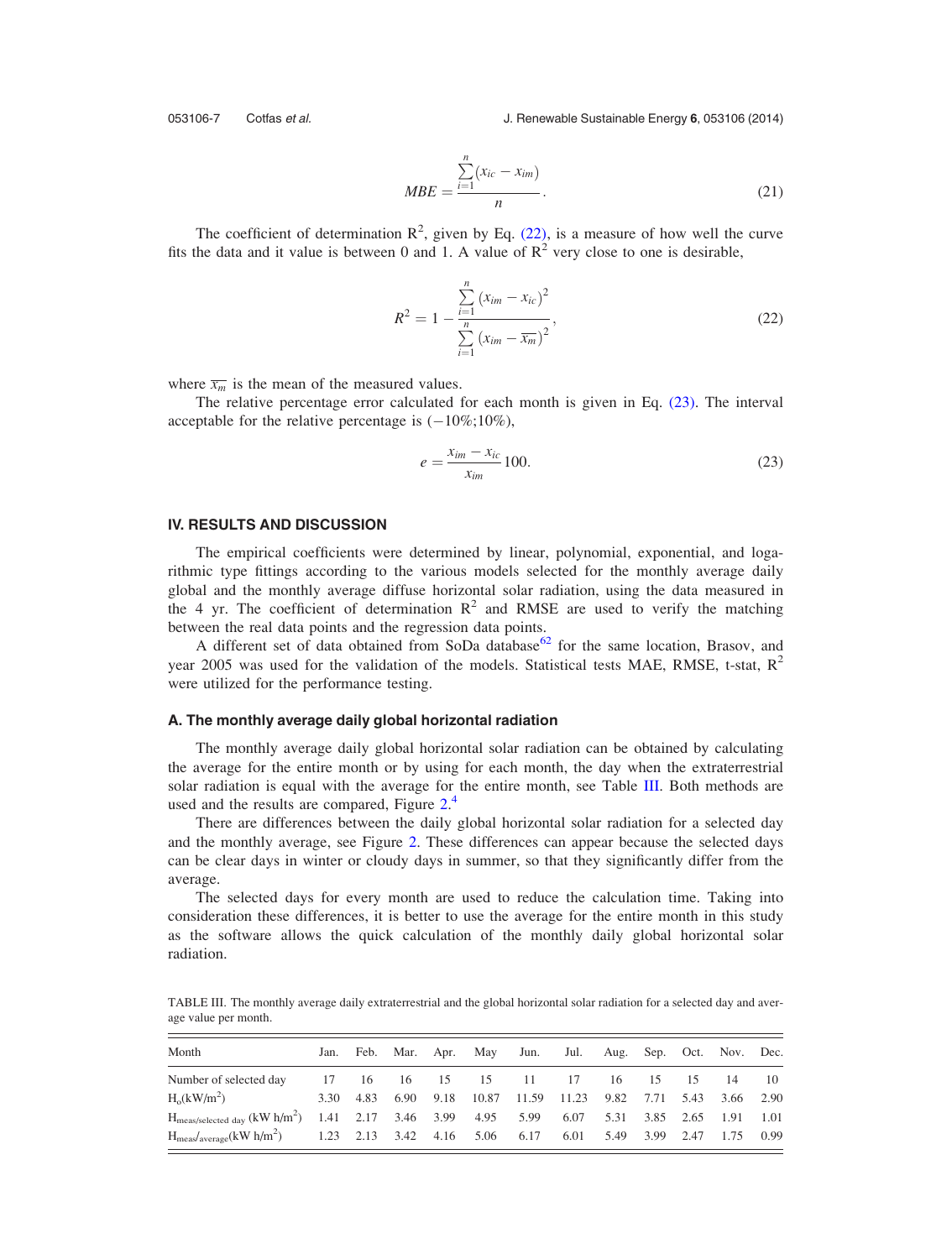

FIG. 2. The comparison between the daily global horizontal solar radiation for the selected day of the month and the monthly average.

The determination of the optimal model for the monthly average daily global horizontal solar radiation for Brasov starts with the simplest one, the linear model. In Figure 3, the dependence between H/H<sub>o</sub> and n/N is represented. The coefficients a and b are obtained using linear fitting, given in the following equation:

$$
\frac{H}{H_o} = 0.229 + 0.53 \frac{n}{N}, \quad R^2 = 0.98. \tag{24}
$$

The monthly average daily global horizontal solar radiation can be calculated using Eq. (24), by knowing the monthly average daily extraterrestrial radiation and the relative sunshine hours.

The results for the linear, polynomial, exponential, and logarithmic models are presented in Table IV. For the determination of the empirical coefficients of the model proposed by



FIG. 3. The linear model developed for Brasov.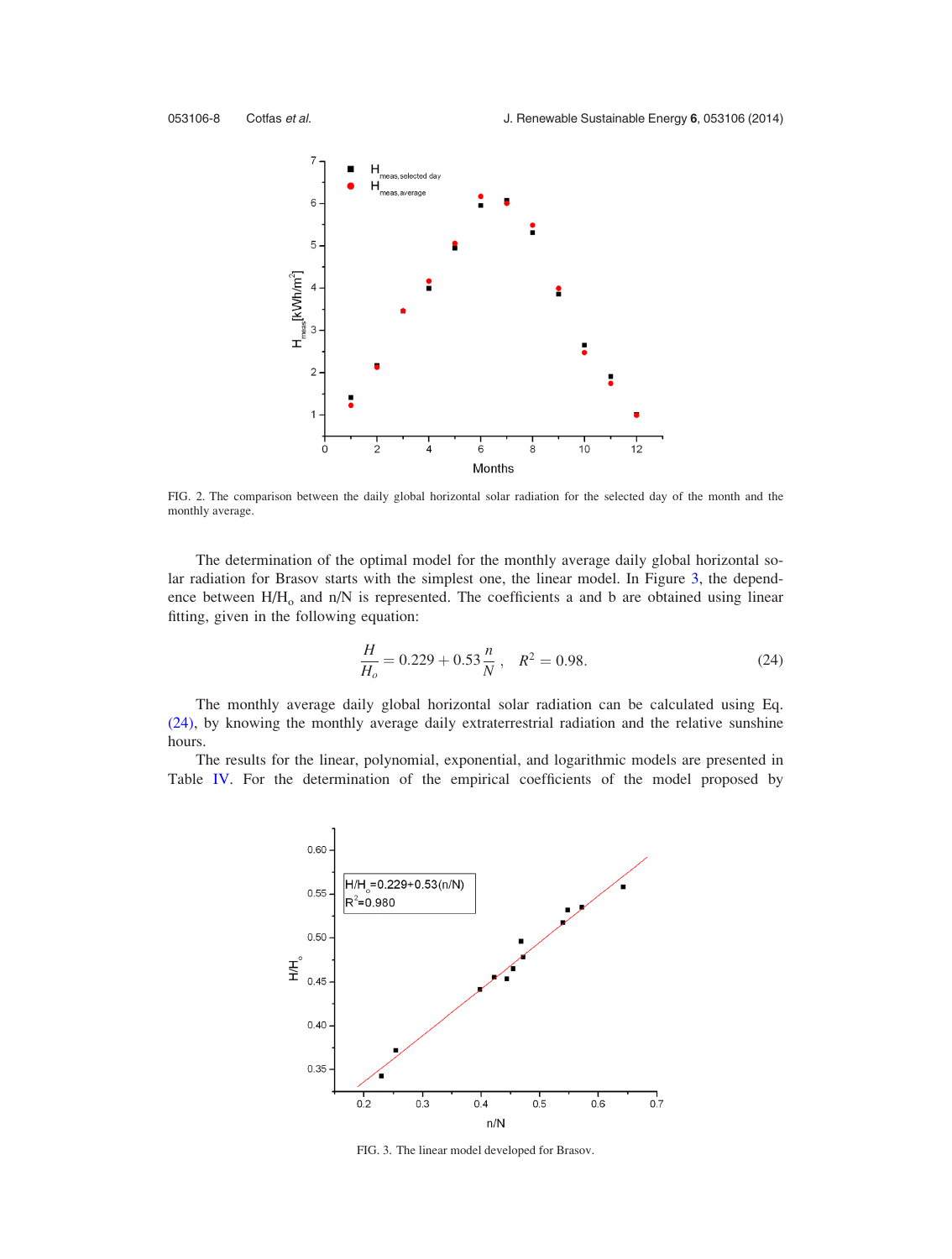| Model types             | Models obtained for Brasov                                                                                                                                                                                   | <b>RMSE</b> | $R^2$ |
|-------------------------|--------------------------------------------------------------------------------------------------------------------------------------------------------------------------------------------------------------|-------------|-------|
| Linear                  | $H = H_o \left( 0.229 + 0.53 \frac{n}{N} \right)$                                                                                                                                                            | 0.00954     | 0.980 |
| Second order polynomial | $H = H_o \left( 0.204 + 0.663 \frac{n}{N} - 0.156 \left( \frac{n}{N} \right)^2 \right)$                                                                                                                      | 0.00966     | 0.982 |
| Third order polynomial  | $H = H_o \left( 0.342 - 0.427 \frac{n}{N} + 2.485 \left( \frac{n}{N} \right)^2 - 2.009 \left( \frac{n}{N} \right)^3 \right)$                                                                                 | 0.0097      | 0.984 |
| Fifth order polynomial  | $H = H_o \left( \frac{-2.457 + 32.997 \frac{n}{N} - 150.58 \left(\frac{n}{N}\right)^2}{+336.64 \left(\frac{n}{N}\right)^3 - 363.88 \left(\frac{n}{N}\right)^4 + 152.512 \left(\frac{n}{N}\right)^5} \right)$ | 0.00922     | 0.989 |
| Exponential             | $H = H_o \left( 0.2776 \exp \left( 1.145 \frac{n}{N} \right) \right)$                                                                                                                                        | 0.00963     | 0.963 |
| Logarithmic             | $H = H_o \left( 0.325 + 0.41 \frac{n}{N} + 0.0479 \ln \left( \frac{n}{N} \right) \right)$                                                                                                                    | 0.00973     | 0.982 |
| Kaplanis                | $H = 3.571 + 2.534 \cos \left( \frac{2\pi}{365} DN + 3.232 \right)$                                                                                                                                          | 0.2432      | 0.986 |

TABLE IV. Empirical coefficients for the selected models of monthly average daily global horizontal solar radiation.

Kaplanis,  $57$  DN is considered as the number of the day in the year that corresponds to the selected day, see Table III.

By analyzing the results of Table IV, it can be seen that for all the models chosen the values of the correlation coefficient  $R^2$  are higher than 96%. The fifth order polynomial model has the best values for  $R^2$ , as well as for RMSE.

Validation of the models presented in Table IV is performed using the SoDa database. The results are presented in Table V. The relative percentage error is calculated for each month in order to analyze the matching between the estimated values by modeling and the measured values for the year 2005. The differences for each model between H measured for the year 2005 and the annual estimated value are also calculated in percentage. The local models are compared with two general ones by Page and Rietveld.<sup>41,42</sup> The Rietveld model is developed using data collected from 42 stations in different countries and it is given in the following equation:

$$
\frac{H}{H_o} = 0.18 + 0.62 \frac{n}{N}.
$$
\n(25)

The Page model is developed using data collected from stations placed between the latitudes of 40N-40S and it is given in the following equation:

$$
\frac{H}{H_o} = 0.23 + 0.48 \frac{n}{N}.
$$
\n(26)

TABLE V. Statistical results for selected empirical models with estimated coefficients.

| Model types             | <b>MAE</b> | <b>RMSE</b> | t-stat | $R^2$  | $H_{est} - H_{meas}$ (annual) $(\%)$ | e(%              |
|-------------------------|------------|-------------|--------|--------|--------------------------------------|------------------|
| Linear                  | 0.13       | 0.1545      | 5.18   | 0.9986 | $-3.55$                              | $(-5.54; -1.58)$ |
| Second order polynomial | 0.114      | 0.138       | 4.98   | 0.9988 | $-3.14$                              | $(-5.59; -1.24)$ |
| Third order polynomial  | 0.099      | 0.121       | 4.71   | 0.9986 | $-2.71$                              | $(-6.05; -0.44)$ |
| Fifth order polynomial  | 0.0855     | 0.113       | 3.8    | 0.999  | $-2.34$                              | $(-6.7; -0.12)$  |
| Exponential             | 0.136      | 0.164       | 4.86   | 0.998  | $-3.71$                              | $(-6.11; -1.74)$ |
| Logarithmic             | 0.111      | 0.128       | 5.704  | 0.9988 | 2.97                                 | (0.37; 6.85)     |
| Kaplanis                | 0.188      | 0.265       | 1.463  | 0.98   | $-2.93$                              | $(-16.4; -0.44)$ |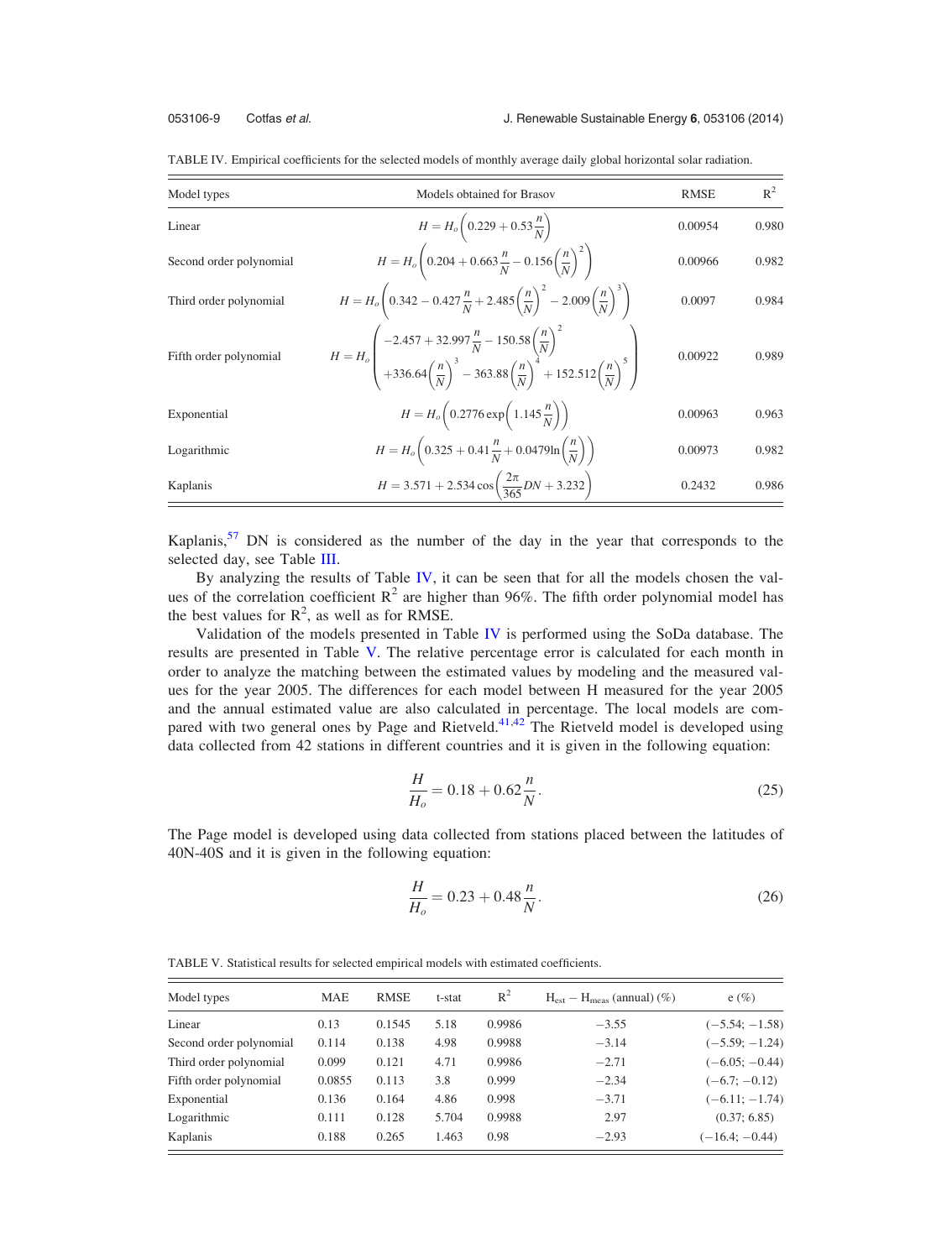| Model types | MAE   | <b>RMSE</b> | t-stat | $R^2$ | $H_{est} - H_{meas}$ (annual) (%) | $e(\%)$          |
|-------------|-------|-------------|--------|-------|-----------------------------------|------------------|
| Rietveld    | 0.178 | 0.194       | 7.506  | 0.998 | $-4.84$                           | $(-12.5; -1.9)$  |
| Page        | 0.297 | 0.34        | 5.95   | 0.998 | $-8.12$                           | $(-10.54; -6.5)$ |

TABLE VI. Statistical results for selected empirical models with universal coefficients.

Taking into account the results of the statistical test, see Table V, the conclusion is that the fifth order polynomial model is the best model for the monthly average daily global horizontal solar radiation for Brasov, with the smallest MAE, RMSE, and t-stat values. A very good matching is obtained between the measured monthly average daily global horizontal solar radiation and the one estimated with the fifth order polynomial model. The value of the correlation coefficient  $R^2$  is 0.999. With respect to the relative percentage e, a much higher dispersion is observed for the Page, Rietveld, and Kaplanis models. The monthly average daily global horizontal solar radiation calculated with Page and Rietveld models lead to underestimated values, see Table VI. The Page and Rietveld are general models. There can still be observed a doubling of the error for the estimation of the annual global solar radiation using the Rietveld model in comparison to the fifth order polynomial model and a four times increase in the case of the Page model. This indicates that local models need to be developed for higher accuracy. Good results are also obtained for the logarithmic model.

Figure 4 renders a comparison between the estimated monthly average daily global horizontal solar radiation and the measured data using SoDa database.

The coefficients of the linear model for two periods of the year were obtained, too. The equations of this model are presented below:

$$
\frac{H}{H_o} = 0.218 + 0.547 \frac{n}{N} \quad for \quad April - September,\tag{27}
$$

$$
\frac{H}{H_o} = 0.219 + 0.566 \frac{n}{N} \quad for \quad January - March \quad and \quad October - December. \tag{28}
$$



FIG. 4. The comparison between the estimated monthly average daily global horizontal solar radiation and the measured data using SoDa database for 2005.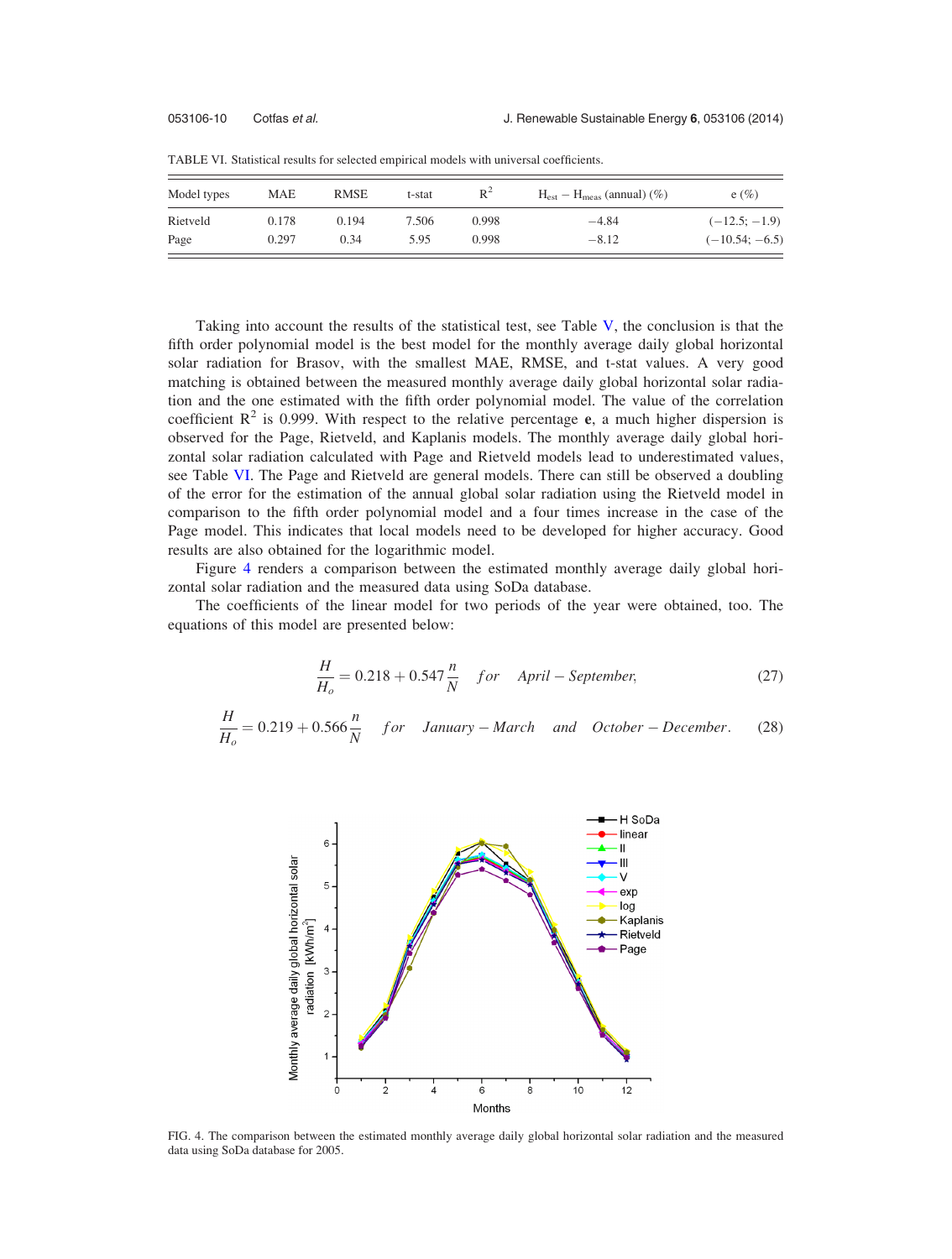The results for the statistical tests are  $MAE = 0.128$  and  $RMSE = 0.151$ . The percentage difference between  $H_{meas}$  and  $H_{est}$  is only of 3.14% by using the linear-two periods model. An improvement is observed in comparison to the linear annual model, see Table V.

The model for every month of the year is also developed. The equations of this model are presented below:

$$
\frac{H}{H_o} = 0.218 + 0.607 \frac{n}{N} \quad \text{for January}, \tag{29a}
$$

$$
\frac{H}{H_o} = 0.270 + 0.569 \frac{n}{N} \quad for \quad February \,, \tag{29b}
$$

$$
\frac{H}{H_o} = 0.241 + 0.557 \frac{n}{N} \quad for \quad March\,,\tag{29c}
$$

$$
\frac{H}{H_o} = 0.170 + 0.638 \frac{n}{N} \quad for \quad April\,,\tag{29d}
$$

$$
\frac{H}{H_o} = 0.198 + 0.591 \frac{n}{N} \quad for \quad May,
$$
\n(29e)

$$
\frac{H}{H_o} = 0.217 + 0.556 \frac{n}{N} \quad for \quad June \,, \tag{29f}
$$

$$
\frac{H}{H_o} = 0.228 + 0.524 \frac{n}{N} \quad for \quad July,\tag{29g}
$$

$$
\frac{H}{H_o} = 0.191 + 0.572 \frac{n}{N} \quad for \quad August \,, \tag{28h}
$$

$$
\frac{H}{H_o} = 0.212 + 0.565 \frac{n}{N} \quad for \quad September \,, \tag{29i}
$$

$$
\frac{H}{H_o} = 0.202 + 0.60 \frac{n}{N} \quad for \quad October \,, \tag{29}
$$



FIG. 5. The comparison between H estimated with mixed model and the H obtained by SoDa for 2005.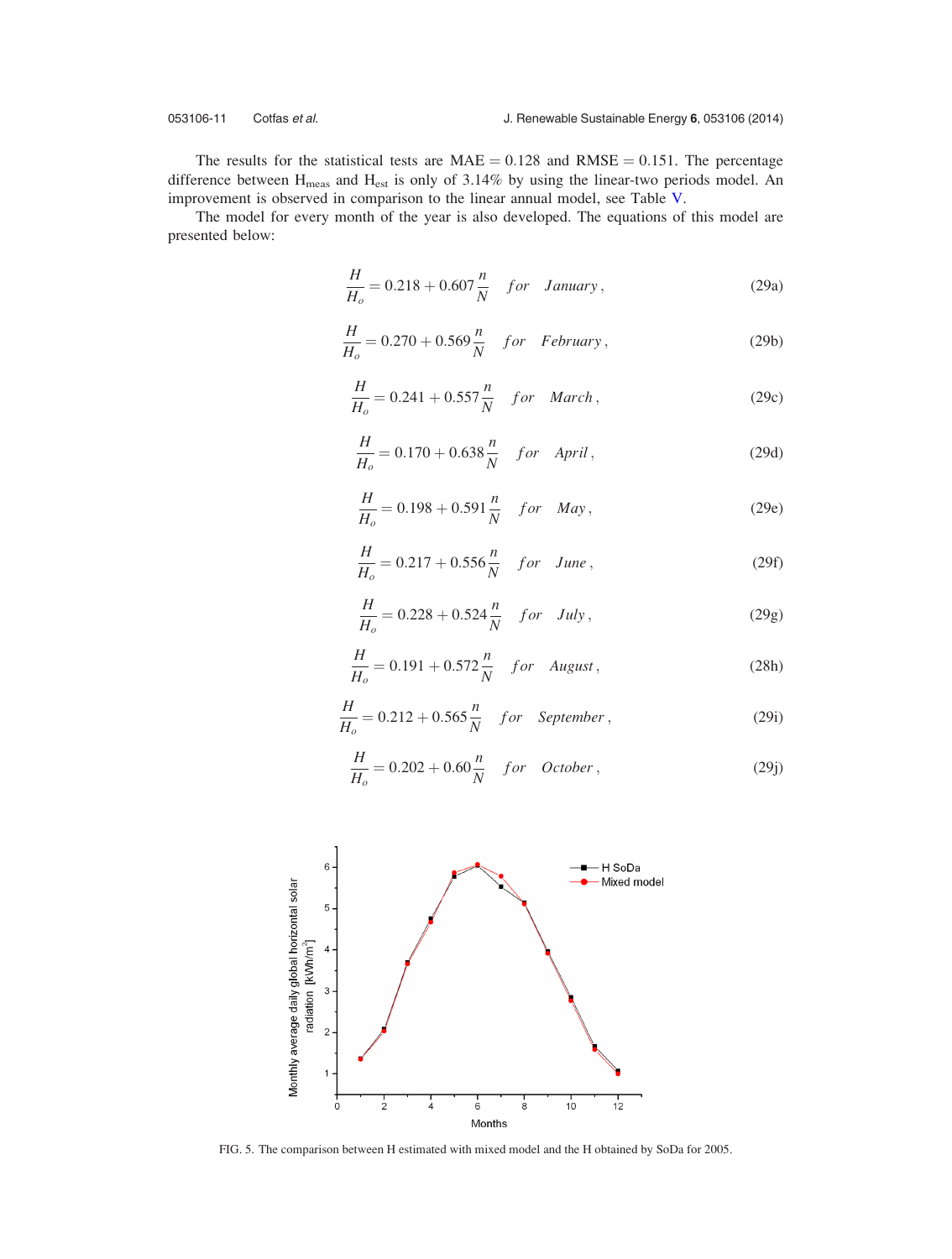TABLE VII. Empirical coefficients for selected models for the monthly average daily diffuse horizontal solar radiation for Brasov.

| Model types                     | Models obtained for Brasov                                                                                                          | <b>RMSE</b> | $R^2$ |
|---------------------------------|-------------------------------------------------------------------------------------------------------------------------------------|-------------|-------|
| Linear $(K_T)$                  | $H_d = H(1.369 - 1.741K_T), \quad 0.3 < K_T < 0.7$                                                                                  | 0.0416      | 0.89  |
| Third order polynomial $(K_T)$  | $H_d = H(-4.313 + 35K_T - 77.5K_T^2 + 53.86K_T^3)$                                                                                  | 0.0038      | 0.926 |
| Linear $(n/N)$                  |                                                                                                                                     | 0.0436      | 0.885 |
| Second order polynomial $(n/N)$ | $H_d = H\left(0.972 - 0.93 \frac{n}{N}\right)$<br>$H_d = H\left(0.853 - 0.322 \frac{n}{N} - 0.717\left(\frac{n}{N}\right)^2\right)$ | 0.043       | 0.894 |
| Mixed model                     | $H_d = H\left(1.234 - 1.14K_T - 0.325\frac{n}{N}\right)$                                                                            | 0.0434      | 0.892 |

$$
\frac{H}{H_o} = 0.216 + 0.555 \frac{n}{N} \quad for \quad November \,, \tag{29k}
$$

$$
\frac{H}{H_o} = 0.204 + 0.605 \frac{n}{N} \quad for \quad December \,. \tag{291}
$$

The results for the statistical tests are  $MAE = 0.121$  and  $RMSE = 0.148$ . By using the linear-month model the percentage difference between  $H_{meas}$  and  $H_{est}$  is only of 2.91%. An improvement is observed in comparison to the linear annual model, see Table V.

A mixed model is suggested analyzing the results obtained for the 4 yr and considering the best two models of the seven analyzed and it is given in the following equation:

$$
\left\{ H = H_o \left( \frac{-2.457 + 32.997 \frac{n}{N} - 150.58 \left( \frac{n}{N} \right)^2 + 336.64 \left( \frac{n}{N} \right)^3}{-363.88 \left( \frac{n}{N} \right)^4 + 152.512 \left( \frac{n}{N} \right)^5} \right\}
$$
for August – April  

$$
H = H_o \left( 0.325 + 0.41 \frac{n}{N} + 0.0479 \ln \left( \frac{n}{N} \right) \right)
$$
for May – July. (30)

The mixed model offers highly improved results for the statistical tests:  $MAE = 0.0727$ , RMSE = 0.095, t-stat = 0.397, and  $R^2$  = 0.999. By using this model, the percentage difference between H<sub>est</sub> and H<sub>meas</sub> is only of 0.32%. There is a very good matching between the estimated data with the mixed model and the validation data, and it is illustrated in Figure 5. However, the mixed model overestimates the monthly average daily global horizontal solar radiation for July. The model for monthly average diffuse horizontal solar radiation also overestimates the value for July, as it can be seen below. This month seems to be critical, because other researchers obtained the same results, too. $16,36$ 

| Model types                     | <b>MAE</b> | <b>RMSE</b> | t-stat | $R^2$ | $H_{d,meas} - H_{d,est}$ (yr) | $e(\%)$            |
|---------------------------------|------------|-------------|--------|-------|-------------------------------|--------------------|
| Linear $(K_T)$                  | 0.051      | 0.067       | 2.01   | 0.996 | 1.98%                         | $(-6.05; 5.69)$    |
| Third order polynomial $(K_T)$  | 0.043      | 0.054       | 0.547  | 0.995 | $0.52\%$                      | $(-3.58; 5.91)$    |
| Linear $(n/N)$                  | 0.155      | 0.193       | 4.28   | 0.993 | 8.64%                         | $(-0.999; -12.71)$ |
| Second order polynomial $(n/N)$ | 0.168      | 0.212       | 4.24   | 0.992 | 9.49%                         | $(-0.31; 15.26)$   |
| Mixed $(K_T \text{ and } n/N)$  | 0.0853     | 0.114       | 2.92   | 0.996 | 4.29%                         | $(-4.2; 8.44)$     |
| Multi-location                  | 0.216      | 0.258       | 4.97   | 0.994 | $12.17\%$                     | $(-0.69; 16.46)$   |

TABLE VIII. Statistical results for selected models.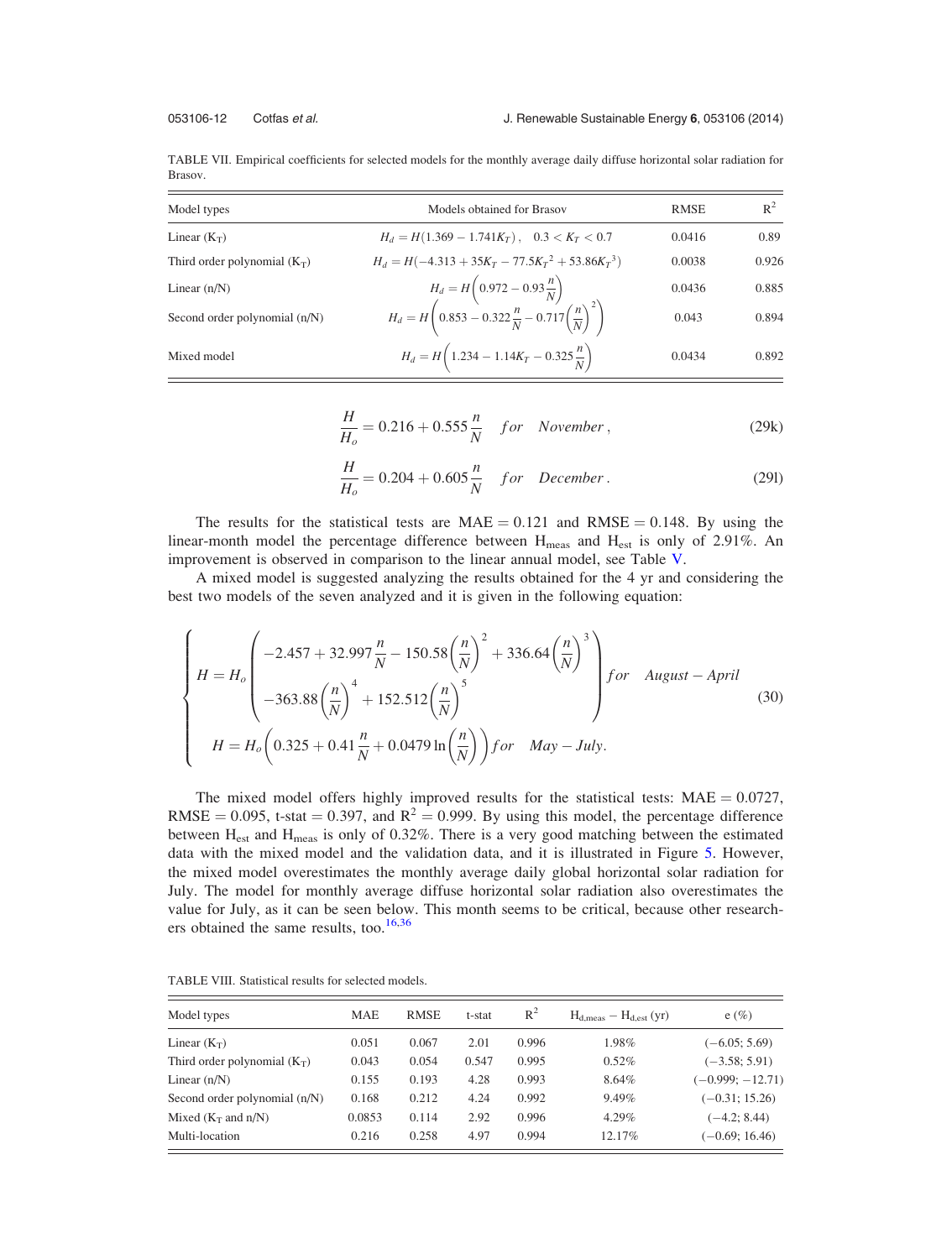053106-13 Cotfas et al.  $\blacksquare$  J. Renewable Sustainable Energy 6, 053106 (2014)



FIG. 6. Comparison between the estimated monthly average diffuse horizontal solar radiation and the  $H_d$  obtained by SoDa for 2005.

## B. The monthly average daily diffuse horizontal radiation

Using the same methodology as for the monthly average daily global horizontal radiation the following models are developed in order to determine the monthly average daily diffuse horizontal radiation. The results for the linear and polynomial models are presented in Table VII.

By analyzing the results of Table VII, it is observed that the third order polynomial model gives the best results for  $R^2$ , as well as for RMSE.

The validation tests are repeated for the monthly average daily diffuse horizontal solar radiation and the results are presented in Table VIII. The local models are compared with the multi-location model proposed by Bortolini *et al.* for Europe, given in the following equation:<sup>32</sup>

$$
H_d = H(0.9888 + 0.3950K_T - 3.7003K_T^2 + 2.2905K_T^3). \tag{31}
$$

Taking into account the statistic test values obtained for different estimated models, it can be observed that the models function of the clearness index gives the best results. The third order polynomial  $(K_T)$  model confirmed by the performance tests gives values that are close to the ones considered for validation, see Figure 6. Taking into account the relative percentage error **e**, a greatly higher dispersion is observed for the linear  $(n/N)$ , second order polynomial  $(n/N)$ , and multi-location models. An error of 12.17% is observed for the multi-location model, and thus the search for highly accurate local models is required even if a significant model location-dependence is introduced. For Brasov the third order polynomial model  $(K_T)$  has an error of only 0.52%.

# V. CONCLUSIONS

Empirical models can be used to estimate the monthly average daily global and diffuse horizontal solar radiation in areas where there are no appropriate measurement devices available.

In this study, several empirical models were fitted with measured data and later compared with a SoDa database in order to assess the validity of the coefficients. These models were applied on the meteorological data base of the Transilvania University of Brasov and verified with data from the SoDa database for 2005 and statistical errors tests.

Seven classical models were developed for the monthly average daily horizontal global radiation, one model for two periods of the year and one for each month, for the city of Brasov. Comparing the data from SoDa database for 2005 with the estimated data using the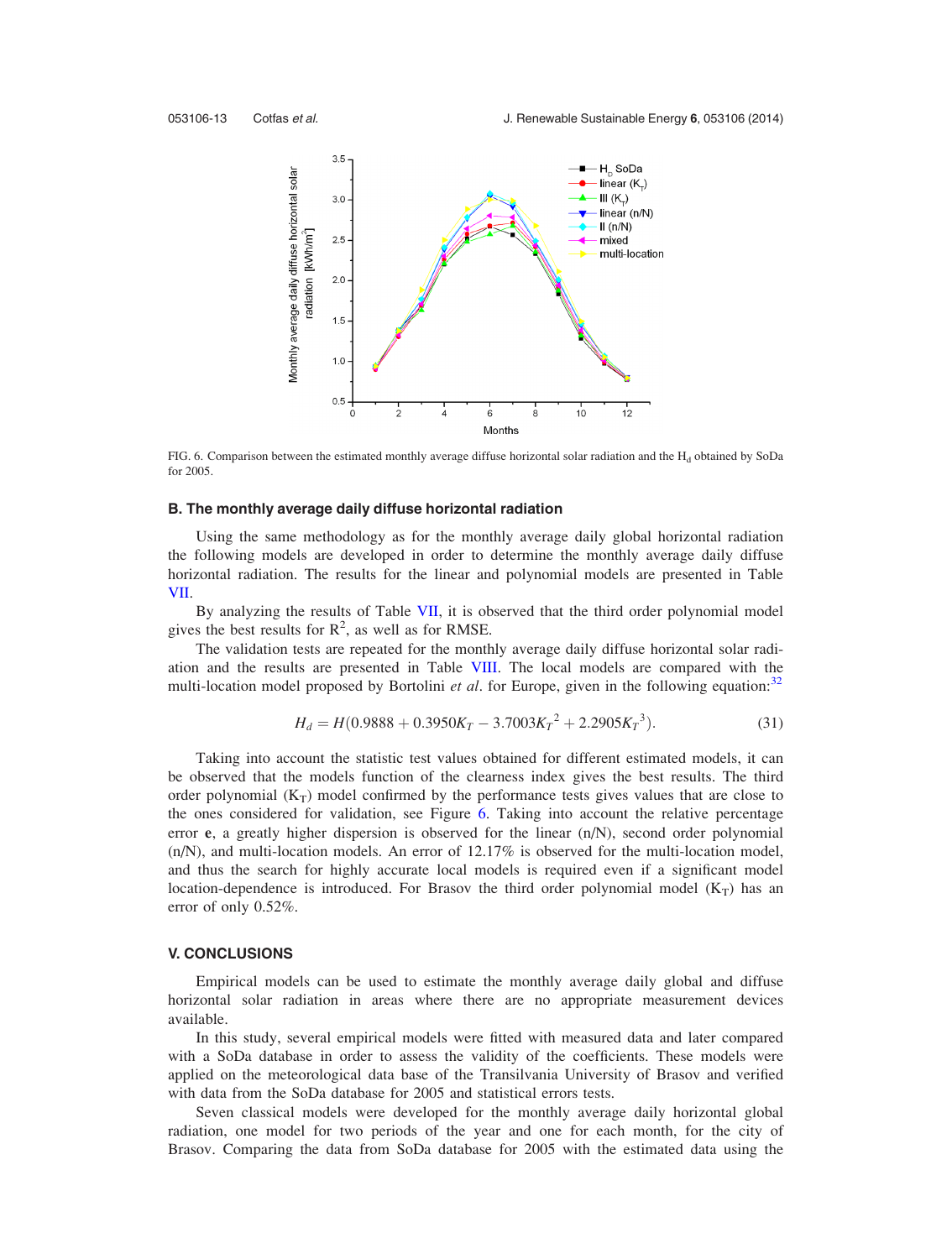developed models indicates that the most suitable type of model for this type of solar radiation is the fifth order polynomial model with the sunshine duration parameter.

An original model is developed by analyzing the results obtained for the classical models, namely the mixed model, Eq. (28), offering the best matching results between the estimated data and the ones used for validation.

The Rietveld model gives satisfying results to estimate the monthly average daily global horizontal solar radiation for Brasov. The Page model gives underestimated values because the latitude of the town is not in the interval 40 S and 40 N. Kaplanis model gave underestimated values particularly in March and April and overestimated in July but very close estimates to the measured data during the other months. It is important to note that the Kaplanis model is based only on the day number in the year and this gives an added value, whereas the other models take into account the sunshine duration for the period tested. Kaplanis and Kaplani have also proposed a more complex cosine model which gives better predictions.<sup>58</sup>

For the monthly average daily diffuse horizontal solar radiation five models are developed. The parameters used are the clearness index and the sunshine duration. Using the statistical errors tests to assess the models and the validation data, the third order polynomial model with relative sunshine parameter is the best. The multi-location model proposed for Europe by Bortolini *et al.* is also tested, and an error of 12.17% is observed between the estimated data and the ones used for validation.

The data obtained in this study indicated that for a high accuracy both in the case of the monthly average daily global horizontal solar radiation and in the case of the monthly average daily diffuse solar radiation, local models need to be developed. These models can be used successfully for the location for which they are developed.

As shown in this study, the global models for the estimation of the monthly average daily global horizontal solar radiation and diffuse solar radiation gave acceptable estimates. The methodology outlined here using a local model based on regression statistical analysis with solar radiation data available from online databases is applicable to any region and gives closer estimates.

<sup>3</sup>B. Sørensen, Renewable Energy, 3rd ed. (Elsevier, Inc., 2004).

<sup>&</sup>lt;sup>1</sup>J. A. Duffie and W. A. Beckman, Solar Engineering of Thermal Processes, 3rd ed. (John Wiley & Sons, Inc., New York, 2006).

<sup>&</sup>lt;sup>2</sup>K. Ulgen and A. Hepbasli, "Solar radiation models. Part 1: A review," Energy Sources 26, 507–520 (2004).

 ${}^{4}$ T. Muneer, Solar Radiation and Daylight Models (Elsevier, Inc., 2004).

 ${}^{5}D$ . H. W. Li and J. C. Lam, "Solar heat gain factors and the implications for building designs in subtropical regions," Energy Build. 32, 47–55 (2000).

<sup>&</sup>lt;sup>6</sup>R. Kumar and L. Umanand, "Estimation of global radiation using clearness index model for sizing photovoltaic system,"<br>Renewable Energy 30, 2221–2233 (2005).

Renewable Energy 30, 2221–2233 (2005).<br><sup>7</sup>Z. Lu, R. H. Piedrahita, and C. D. S. Neto, "Generation of daily and hourly solar radiation values for modeling water quality in aquaculture ponds," Trans. ASAE 41, 1853-1859 (1998).

<sup>&</sup>lt;sup>8</sup>See http://eosweb.larc.nasa.gov/sse for solar radiation databases.<br><sup>9</sup>See http://re.jrc.ec.europa.eu/pvgis/imaps/index.htm for solar radiation databases.

<sup>&</sup>lt;sup>10</sup>See http://meteonorm.com solar radiation databases.<br><sup>11</sup>K. A. Joudi and Q. J. Abdul-Ghafour, "Development of design charts for solar cooling systems. Part I: Computer simulation for a solar cooling system and development of solar cooling design charts," Energy Convers. Manage. 44, 313–39

<sup>(2003). &</sup>lt;sup>12</sup>L. T. Wong and W. K. Chow, "Solar radiation model," Appl. Energy **69**, 191–224 (2001). <sup>13</sup>J. H. S. Trujillo, "Solar performance and shadow behaviour in buildings—Case study with computer modelling of a buildi

<sup>&</sup>lt;sup>14</sup>T. J. Cartwright, "Here comes the Sun: Solar energy from a flat-plate collector," in *Modeling the World in a Spreadsheet-*<br>Environmental Simulation on a Microcomputer (The Johns Hopkins University Press, 1993), pp. 1

<sup>&</sup>lt;sup>15</sup>C. Gueymard, "Critical analysis and performance assessment of clear-sky solar-irradiance models using theoretical and measured data," Sol. Energy 51, 121–138 (1993).

<sup>&</sup>lt;sup>16</sup>H. Li, W. Ma, X. Wang, and Y. Lian, "Estimating monthly average daily diffuse solar radiation with multiple predictors:

a case study," Renewable Energy 36, 1944–1948 (2011).<br><sup>17</sup>M. J. Ahmad and G. N. Tiwari, "Solar radiation models—A review," Int. J. Energy Res. 35, 271–290 (2011).<br><sup>18</sup>M. J. Ahmad and G. N. Tiwari, "Evaluation and comparis

<sup>&</sup>lt;sup>19</sup>K. Bakirci, "Models of solar radiation with hours of bright sunshine: A review," Renewable Sustainable Energy Rev. 13, 2580–2588 (2009)

<sup>&</sup>lt;sup>20</sup>K. Ulgen and A. Hepbasli, "Solar radiation models. Part 2: Comparison and developing new models," Energy Sources 26, 521–530 (2004).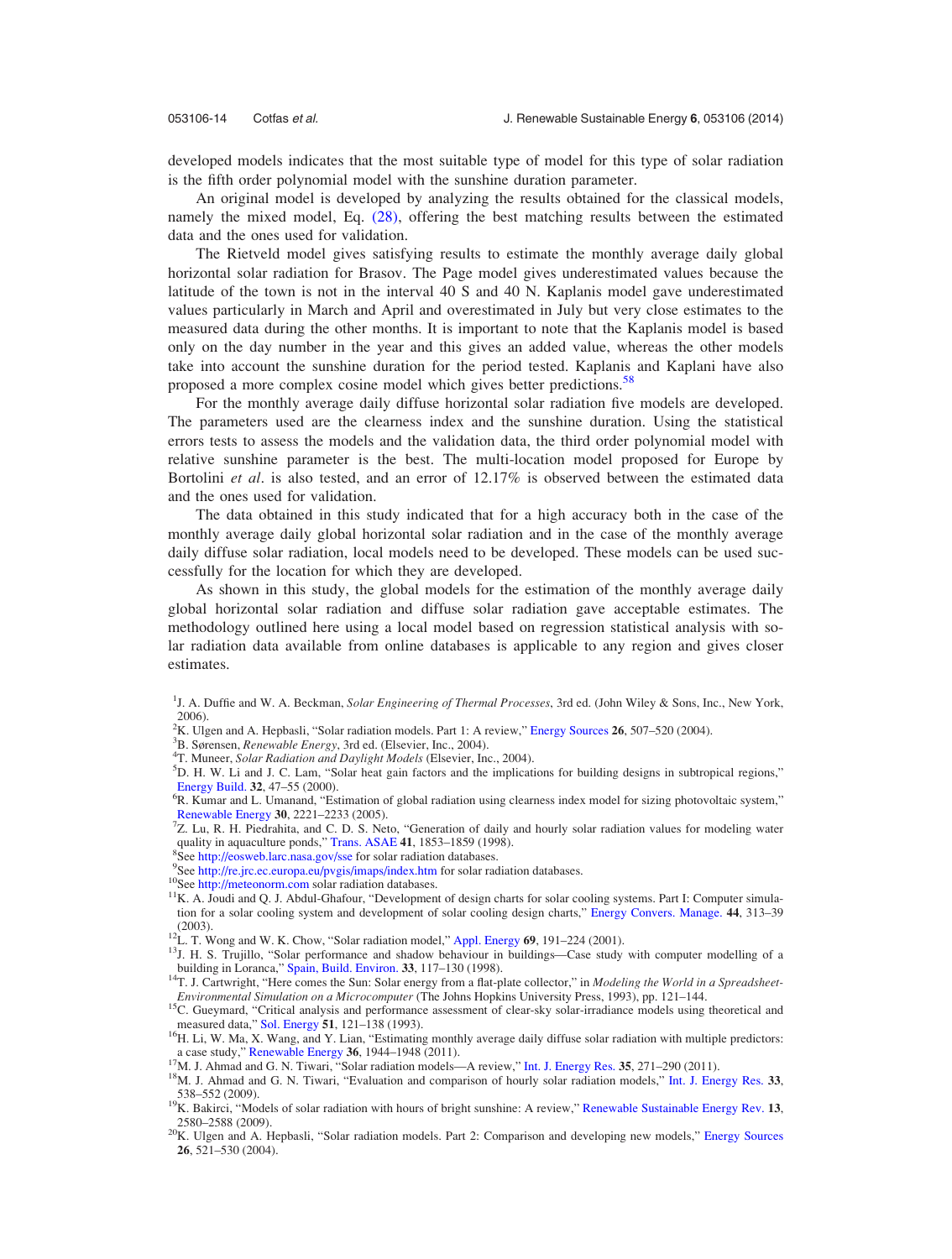<sup>21</sup>S. Kalogirou, *Artificial Intelligence in Energy and Renewable Energy Systems* (Nova Science Publisher, Inc., 2007).<br><sup>22</sup>Z. Sen, "Fuzzy algorithm for estimation of solar irradiation from sunshine duration," Solar Ener <sup>23</sup>A. Sözen, E. Arcaklioğlu, M. Özalp, and E. G. Kanit, "Use of artificial neural networks for mapping of solar potential in

 $^{24}R$ . K. Tomar, N. D. Kaushika, and S. C. Kaushik, "Artificial neural network based computational model for the prediction

of direct solar radiation in Indian zone," J. Renewable Sustainable Energy 4, 063146 (2012).<br><sup>25</sup>A. A. Pérez Ponce, J. A. Lazzús, and L. Palma-Chilla, "Hybrid neural network-particle swarm method to predict global radiatio

<sup>26</sup>I. Korachagaon and V. N. Bapa, "Predicting global solar radiation for South America," J. Renewable Sustainable Energy **4**, 043101 (2012).

<sup>27</sup>A. H. Maghrabi, "Parameterization of a simple model to estimate monthly global solar radiation based on meteorological variables, and evaluation of existing solar radiation models for Tabouk, Saudi Arabia," Energy Convers. Manage. 50, 2754-2760 (2009).

 $^{28}$ K. Ulgen and A. Hepbasli, "Comparison of solar radiation correlations for Izmir, Turkey," Int. J. Energy Res. 26, 413-430 (2002).

 $^{20}$ D. B. Ampratwum and A. S. S. Dorvlo, "Estimation of solar radiation from the number of sunshine hours," Appl. Energy 63, 161–167 (1999).

 $^{30}$ W. B. Wan Nik, M. Z. Ibrahim, K. B. Samo, and A. M. Muzathik, "Monthly mean hourly global solar radiation estimation," Sol. Energy 86, 379–387 (2012).

<sup>31</sup>F. Besharat, A. A. Dehghan, and A. R. Faghih, "Empirical models for estimating global solar radiation: A review and case study," Renewable Sustainable Energy Rev. 21, 798–621 (2013).

<sup>32</sup>M. Bortolini, M. Gamberi, A. Graziani, R. Manzini, and C. Mora, "Multi-location model for the estimation of the hori-<br>zontal daily diffuse fraction of solar radiation in Europe," Energy Convers. Manage. **67**, 208–216

 $^{33}$ J. L. Torres, M. De Blas, A. García, and A. de Francisco, "Comparative study of various models in estimating hourly diffuse solar irradiance," Renewable Energy 35, 1325–1332 (2010).

 $^{34}Y$ . Jiang, "Correlation for diffuse radiation from global solar radiation and sunshine data at Beijing, China," J. Energy Eng. 135, 107-111 (2009).

 $^{35}$ M. F. Li, H. B. Liu, P. T. Guo, and W. Wu, "Estimation of daily solar radiation from routinely observed meteorological data in Chongqing, China," Energy Convers. Manage. 51, 2575–2579 (2010).

<sup>36</sup>M. S. Adaramola, "Estimating global solar radiation using common meteorological data in Akure, Nigeria," Renewable<br>Energy 47, 38–44 (2012).

<sup>37</sup> A. Angström, "Solar and terrestrial radiation," Q. J. R. Meteorol. Soc. 50, 121–125 (1924).<br><sup>38</sup> F. Ahmad and I. Ulfat, "Empirical models for the correlation of monthly average daily global solar radiation with hours

<sup>39</sup>A. A. El-Sebaii, A. A. Al-Ghamdi, F. S. Al-Hazmi, and A. Faidah, "Estimation of global solar radiation on horizontal surfaces in Jeddah, Saudi Arabia," Energy Policy 37, 3645–3649 (2009).<br><sup>40</sup>A. Soler, "Statistical comparison for 77 European stations of 7 sunshine-based models," Sol. Energy 45, 365–370 (1990).<br><sup>41</sup>J. K. Page, "The estima

from sunshine records for latitudes 40N-40S," Proc. U. N. Conf. New Sources of Energy 4(598), 378-390 (1961).<br><sup>42</sup>A. Soler, "Monthly specific Rietveld's correlations," Sol. Wind Technol. 7, 305-308 (1990).<br><sup>43</sup>K. Bakirci,

 $^{45}$ C. Rensheng, L. Shihua, K. Ersi, Y. Jianping, and J. Xibin, "Estimating daily global radiation using two types of revised models in China," Energy Convers. Manage. 47, 865–878 (2006).

models in China," Energy Converse to discusse of the Coastal Region of South China," Sol. Energy 43, 227–235

(1989).  $47J$ . Almorox and C. Hontoria, "Global solar radiation estimation using sunshine duration in Spain," Energy Convers. Manage. 45, 1529–1535 (2004).

<sup>48</sup>K. Bakirci, "Correlations for estimation of daily global solar radiation with hours of bright sunshine in Turkey," Energy

34, 485–501 (2009).<br><sup>49</sup>A. M. Muzathik, M. Z. Ibrahim, K. B. Samo, and W. B. Wan Nik, "Estimation of global solar irradiation on horizontal<br>and inclined surfaces based on the horizontal measurements," Energy 36, 812–818 (2

<sup>50</sup> A. K. Katiyar and C. K. Pandey, "A review of solar radiation models—Part I," J. Renewable Energy 2013, 168048.<br><sup>51</sup> A. A. El-Sebaii, F. S. Al-Hazmi, A. A. Al-Ghamdi, and S. J. Yaghmour, "Global, direct and diffuse so

 $^{52}$ J. Boland, B. Ridley, and B. Brown, "Models of diffuse solar radiation," Renewable Energy 33, 575–584 (2008).<br> $^{53}$ K. K. Gopinathan, "Computing the monthly mean daily diffuse radiation from clearness index and perc

<sup>54</sup>K. Ulgen and A. Hepbasli, "Diffuse solar radiation estimation models for Turkey's big cities," Energy Convers. Manage.  $50, 149-156$  (2009).

<sup>55</sup>A. Haydar, O. Balli, and A. Hepbasli, "Estimating the horizontal diffuse solar radiation over the Central Anatolia region of Turkey," Energy Convers. Manage.  $47$ , 2240–2249 (2006).

sec. A. Gueymard, "The sun's total and spectral irradiance for solar energy applications and solar radiation models," Sol.<br>Energy 76, 423–453 (2004).

<sup>57</sup>S. N. Kaplanis, "New methodologies to estimate the hourly global solar radiation: Comparisons with existing models,"<br>Renewable Energy 31, 781–790 (2006).

<sup>58</sup>S. Kaplanis and E. Kaplani, "A model to predict expected mean and stochastic hourly global solar radiation I(h;nj) values," Renewable Energy 32, 1414–1425 (2007).

spectrum Energy 22, 1414–1425 (2007). Stone, "Improved statistical procedure for the evaluation of solar radiation estimation models," Sol. Energy 51, 289–291 (1993).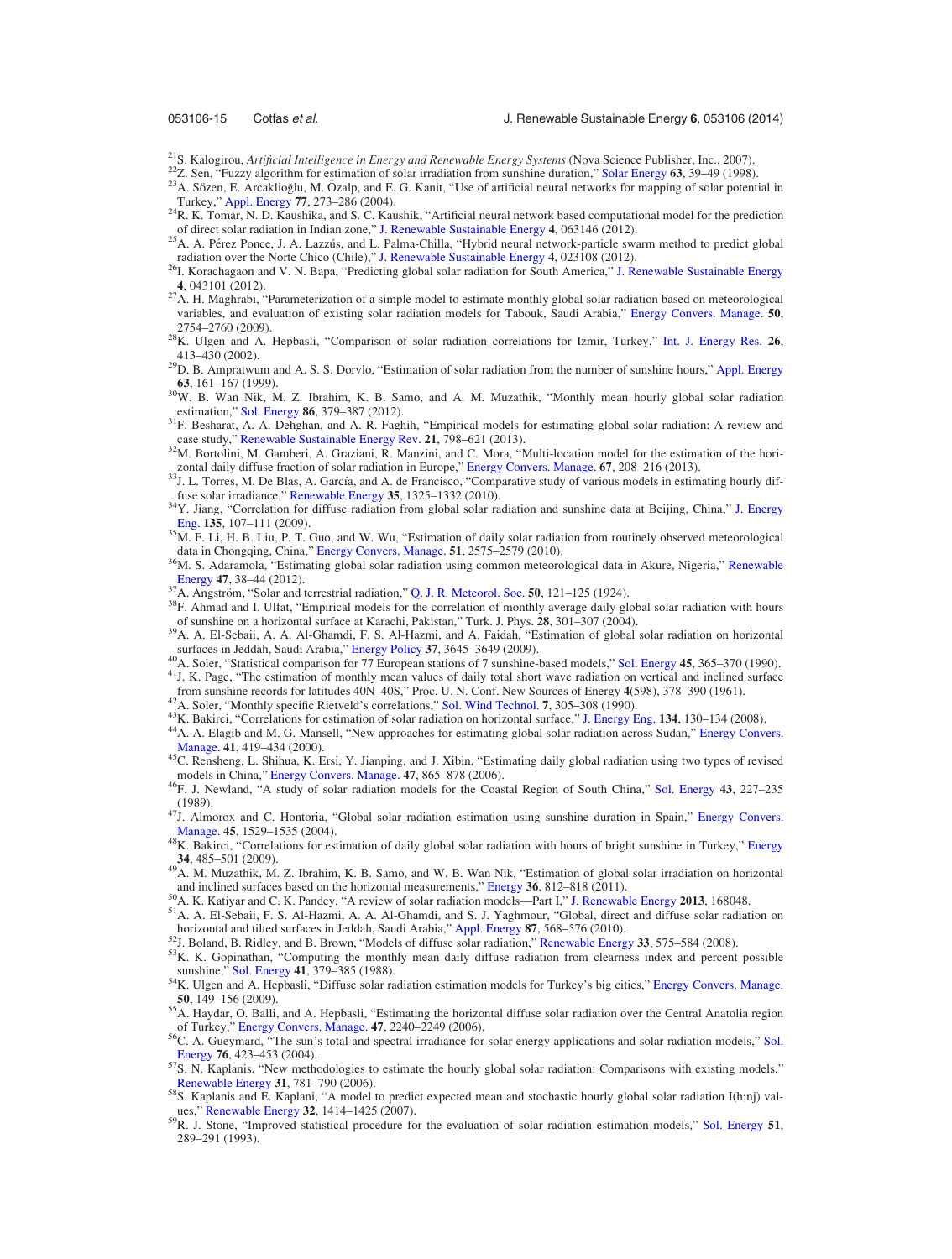<sup>60</sup>S. Younes, R. Claywell, and T. Muneer, "Quality control of solar radiation data: present status and proposed new approaches," Energy 30, 1533–1549 (2005).<br><sup>61</sup>I. Moradi, "Quality control of global solar radiation using sunshine duration hours," Energy 34, 1–6 (2009).<br><sup>62</sup>See http://www.soda-is.com/eng/index.html for solar radiation d

- 
- 
- Sol. Energy 33, 619–625 (1984).<br>
<sup>64</sup>K. Zabara, "Estimation of the global solar radiation in Greece," Sol. Wind Technol. 3(4), 267–272 (1986).<br>
<sup>65</sup>S. M. A. Ibrahim, "Diffuse solar radiation in Cairo, Egypt," Energy Conver
- 
-